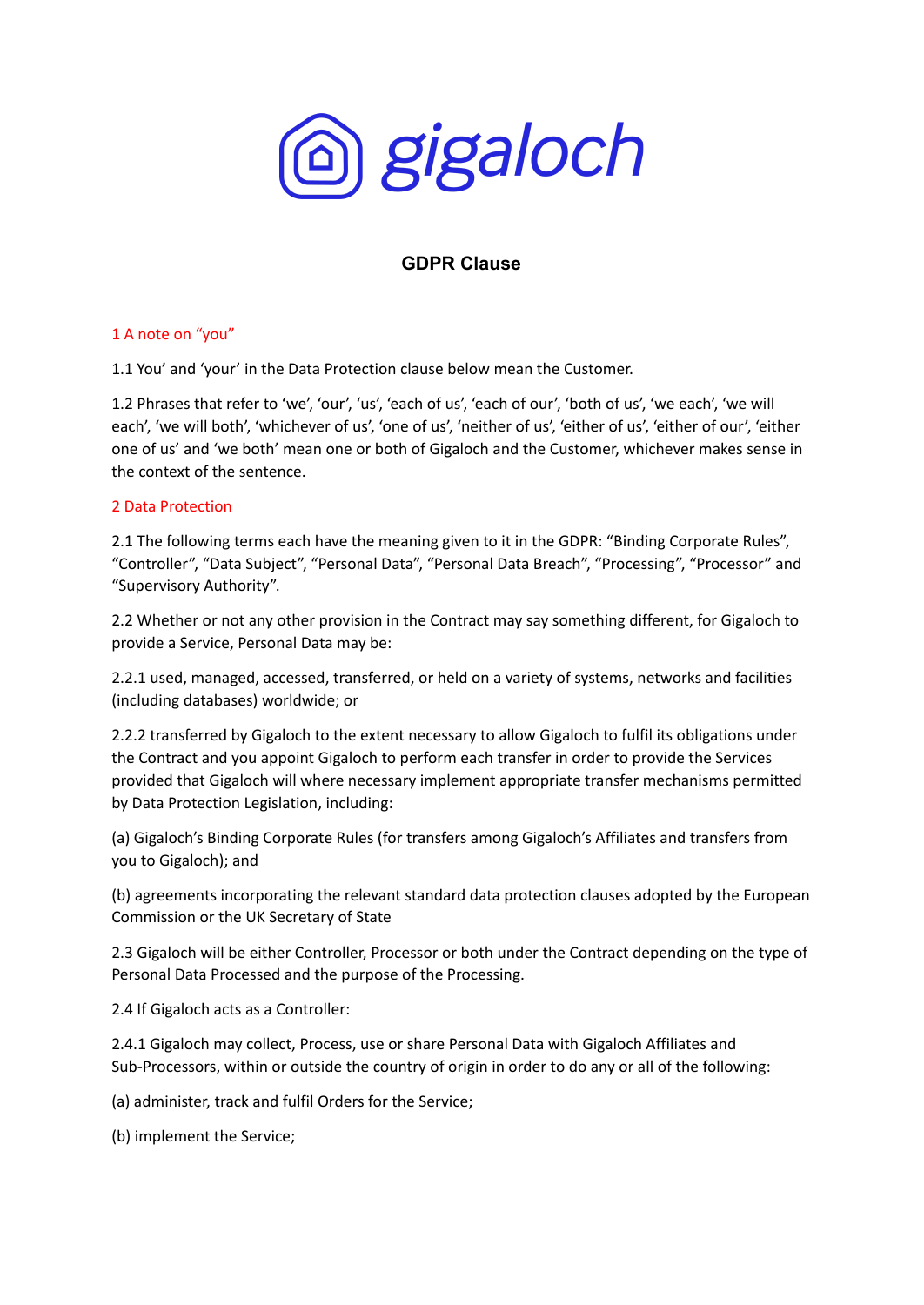(c) manage and protect the security and resilience of any Gigaloch Equipment, the Gigaloch Network and the Services;

(d) manage, track and resolve Incidents with the Service as may be set out in the Contract;

(e) administer access to online portals relating to the Service;

- (f) compile, dispatch and manage the payment of invoices;
- (g) manage the Contract and resolve any disputes relating to it;
- (h) respond to general queries relating to the Service or Contract; or
- (i) comply with Applicable Law;

2.4.2 Gigaloch will Process the Personal Data in accordance with applicable Data Protection Legislation and as set out in the Gigaloch Privacy Policy and,

2.4.3 Gigaloch may, from time to time, contact the Customer Contact, or other network, IT or procurement manager involved in the procurement or management of the Service, to provide additional information concerning the Service or other similar services.

## 2.5 If Gigaloch acts as a Processor:

2.5.1 the subject-matter, duration, nature and purpose of the Processing, the type of Customer Personal Data and categories of Data Subjects will be set out.

2.5.2 in order to perform its obligations under the Contract, Gigaloch will:

(a) Process the Customer Personal Data on your behalf in accordance with your documented instructions as set out in Clause 2.5.11, except where:

(i) Applicable Law requires Gigaloch to Process the Customer Personal Data otherwise, in which case, Gigaloch will notify you of that requirement before Processing, unless to do so would be contrary to that Applicable Law on important grounds of public interest;

(ii) in Gigaloch's reasonable opinion an additional instruction or a change to the instructions provided by you in accordance with Clause 2.5.11 infringes the Data Protection Legislation and Gigaloch will inform you of its opinion without undue delay and will not be required to comply with that instruction.

(b) to protect the Customer Personal Data against a Personal Data Breach, implement technical and organisational security measures, including those that may be set out in the Contract, that are appropriate to the risk represented by Gigaloch's Processing and the nature of the Customer Personal Data being Processed.

(c) provide Notice to you without undue delay after becoming aware of a Personal Data Breach affecting the Customer Personal Data.

(d) only use the Sub-Processors approved by you by entering into the Contract or in accordance with Clause 2.5.9; and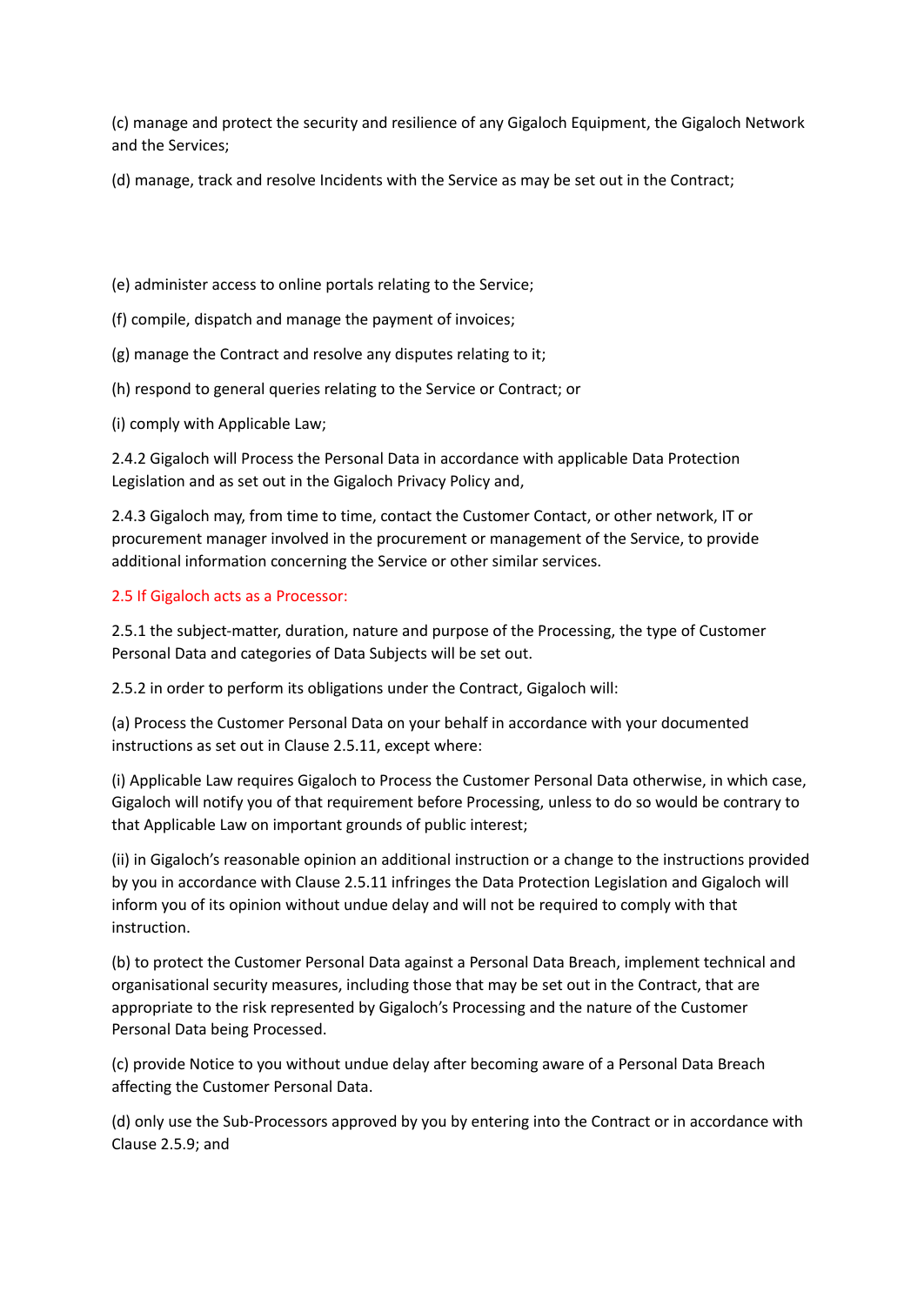(e) assist you in your compliance with the Data Protection Legislation, taking into account the nature of the Processing of the Customer Personal Data and the information available to Gigaloch, relating to:

(i) its obligation to respond to lawful requests from a Data Subject to the extent practicable;

(ii) the security of the Processing of the Customer Personal Data.

(iii) notification of a Personal Data Breach affecting the Customer Personal Data to the Supervisory Authority or the Data Subjects; and

(iv) a data protection impact assessment as may be required by Data Protection Legislation and prior consultation with the Supervisory Authority, and you will reimburse Gigaloch's reasonable costs for this assistance except for the assistance set out in Clause

2.5.2(e)(iii) where a Personal Data Breach affecting the Customer Personal Data occurred as a direct result of a breach of Gigaloch's obligations set out in Clause 2.5.2(b);

2.5.3 unless Applicable Law requires Gigaloch to store a copy of the Customer Personal Data, upon expiry or termination of the Contract and at your option, Gigaloch will delete or return the Customer Personal Data within a reasonable time period and you will reimburse Gigaloch's reasonable costs for this deletion or return of the Customer Personal Data;

2.5.4 Gigaloch will make available to you the information demonstrating Gigaloch's compliance with its obligations set out in Clause 2.5, and, subject to 30 days' Notice from you, allow for and reasonably cooperate with you (or a third-party auditor appointed by you) to audit this compliance at reasonable intervals (but not more than once per year), so long as:

(a) the audit will:

(i) not disrupt Gigaloch's business;

(ii) be conducted during Business Days;

(iii) not interfere with the interests of Gigaloch's other customers;

(iv) not cause Gigaloch to breach its confidentiality obligations with its other customers, suppliers or any other organisation; and

(v) not exceed a period of two successive Business Days;

(b) you (or your third party auditor) will comply with Gigaloch's relevant security policies and appropriate confidentiality obligations; and

(c) you will reimburse Gigaloch's reasonable costs associated with the audit and, where Gigaloch conducts an audit of its Sub-Processors to demonstrate Gigaloch's compliance with its obligations set out in Clause 2.5, those of its Sub-Processors.

2.5.5 Gigaloch may demonstrate its compliance with its obligations set out in Clause 2.5 by adhering to an approved code of conduct, by obtaining an approved certification or by providing you with an audit report issued by an independent third-party auditor (provided that you will comply with appropriate confidentiality obligations and not use this audit report for any other purpose);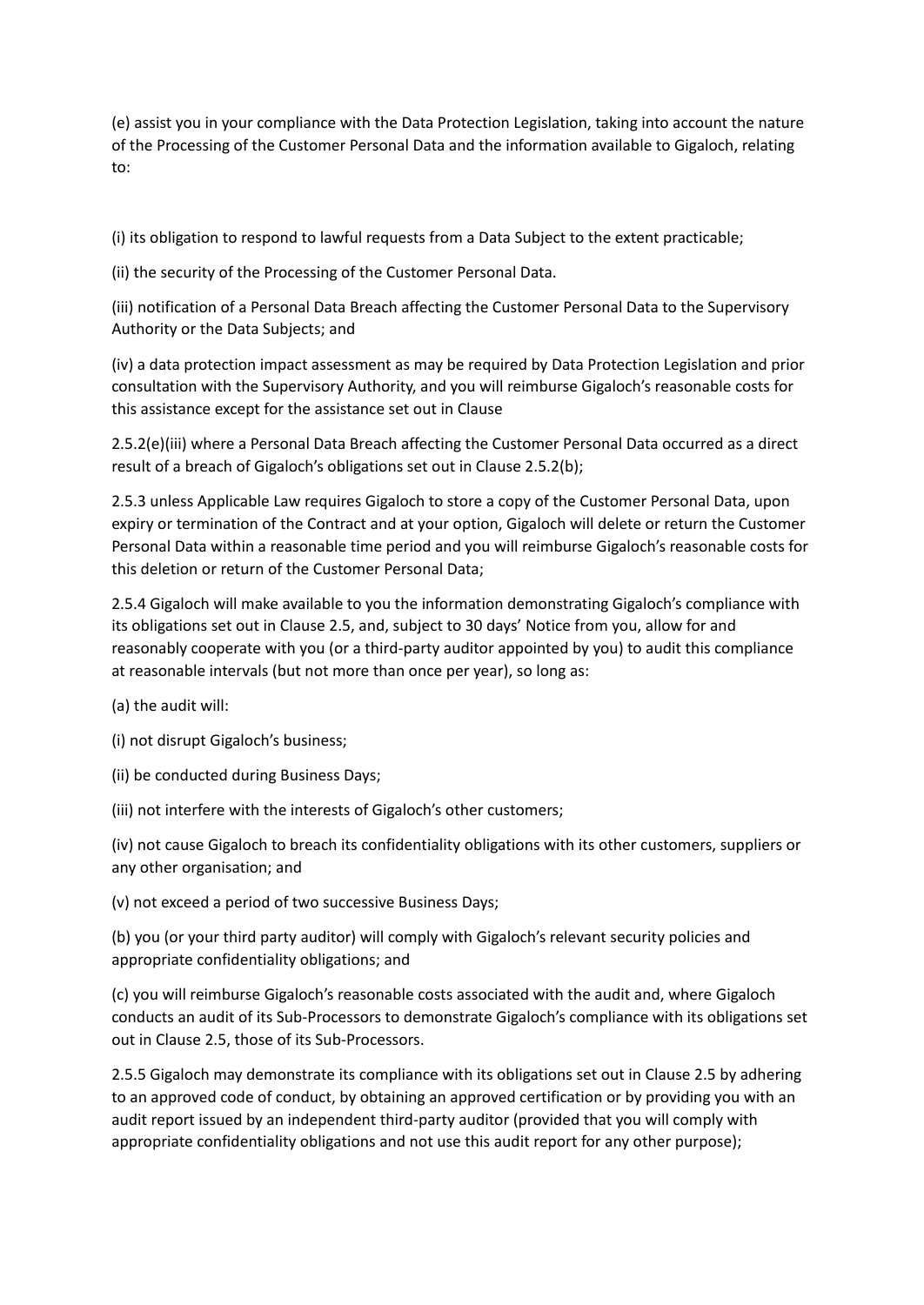2.5.6 Gigaloch will not disclose Customer Personal Data to a third party unless required for the performance of the Service, permitted under the Contract or otherwise required by Applicable Law;

2.5.7 Gigaloch will ensure that persons authorised by Gigaloch to Process the Customer Personal Data will be bound by a duty of confidentiality.

2.5.8 Gigaloch may use Sub-Processors in accordance with the provision, if there is one, in the Contract that sets out Gigaloch's right to subcontract the performance of any of its obligations under the Contract and will ensure that data protection obligations in respect of Processing Customer Personal Data equivalent to those set out in Clause 2.5 of this Data Protection Clause will be imposed on any Sub-Processors;

2.5.9 Gigaloch will inform you of proposed changes to Gigaloch's Sub-Processors from time to time by either:

(a) providing you with online notice of the intended changes and you will have 30 days starting from the first Business Day of the calendar month following the date of the online notice to object to the change; or,

(b) giving you Notice and you will have 30 days starting from the date of the Notice to object to the change, and if you do not object in accordance with Clauses 2.5.9(a)or 2.5.9(b), you will be deemed to have authorised the use of the new Sub-Processors;

2.5.10 you may object to the use of a new Sub-Processor by giving Notice documenting material concerns that the Sub-Processor will not be able to comply with the Data Protection Legislation, and if such Notice is received within the time required by Clause 2.5.9, we will both address your objection in accordance with the process set out in the provision, if there is one, in the Contract that sets out how you and Gigaloch will deal with disputes, and Gigaloch may use the relevant Sub-Processor to provide the Service until the objection is resolved;

2.5.11 the Contract, including this Data Protection Clause, contains your complete instructions to Gigaloch for the Processing of Customer Personal Data and any additional instructions or changes to the instructions will be incorporated into this Contract:

(a) in accordance with the provision in the Contract that sets out how you may request a change to the Contract to take account of any resulting change in the Charges or the Service; and if there is no such provision,

(b) by agreement between the parties taking into account any resulting change in the Charges or the Service;

2.5.12 you will comply with applicable Data Protection Legislation and will fulfil all the requirements necessary for the provision of the Service by Gigaloch, including providing any notifications and obtaining any regulatory approvals or consents required when sharing Personal Data with Gigaloch; and

2.5.13 you will only disclose to Gigaloch the Personal Data that Gigaloch requires to perform the Service.

### 2.6 If permitted by Applicable Law: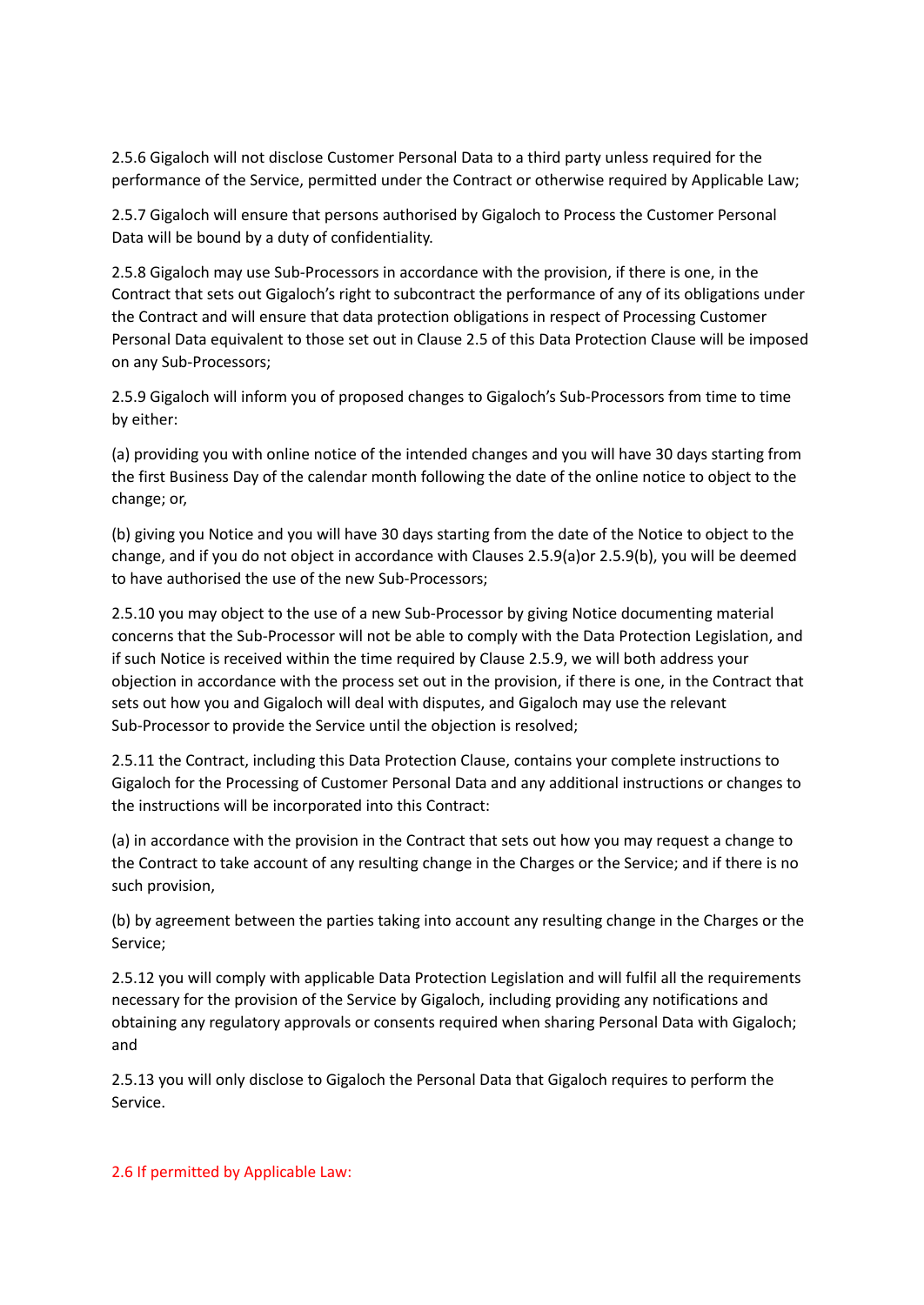2.6.1 a party in breach of the Data Protection Legislation or this Data Protection Clause will be liable to the other for any losses, costs and liabilities (including those arising from Claims) incurred or suffered by the other party where those losses, costs and liabilities are caused by, or in connection with, that breach including where the parties are jointly and severally liable; and

2.6.2 where the parties are jointly and severally liable for a Claim caused by Processing neither party will make any payment or any offer of payment to any Data Subject (including third parties acting on behalf of any Data Subject) in response to any Claim caused by or relating to the Processing of Personal Data, without the prior written agreement of the other party.

2.6.3 Where each party acts as a Controller in relation to the Processing of Personal Data under the Contract, the parties will not act as joint Controllers (as defined by Data Protection Legislation) n relation to such Processing.

2..6.4 If Gigaloch proposes amendments to the Contract (in accordance with the provision, if there is one, in the Contract that sets out how the parties may amend the Contract), to reflect changes to Gigaloch's security measures, policies and processes to enable Gigaloch to comply with the Data Protection Legislation, you will act reasonably and in good faith.

## 3 General

3.1 The Contract will be amended as set out in this Data Protection Clause and will be deemed to have been amended on and from the 17 May 2022.

3.2 If there is a conflict between any of the documents in your Contract and this Data Protection Clause, this Data Protection Clause takes precedence.

3.3 This Data Protection Clause is in addition to the terms in the Contract and will be read as one document together with the Contract and the Contract will continue in full force and effect except as amended by this Data Protection Clause.

The definitions set out below apply for the interpretation of this Data Protection Clause only:

"Affiliate" means any entity that directly or indirectly controls or is controlled by either one of us, or is jointly controlled with either you or Gigaloch;

"Applicable Law" means the laws of Scotland and any laws and regulations, as may be amended from time to time, that apply to the provision or receipt of a Service, including:

(a) anti-corruption laws set out in the Bribery Act 2010 and

(b) all applicable export laws and regulations, including those of England & Wales and Northern Ireland

"Gigaloch" means Gigaloch ltd and its Affiliates;

"Gigaloch Equipment" means any equipment and any related Software that Gigaloch owns or that is licensed to Gigaloch and that Gigaloch uses to provide the Services;

"Gigaloch Network" means the communications network owned or leased by Gigaloch and used to provide a Service;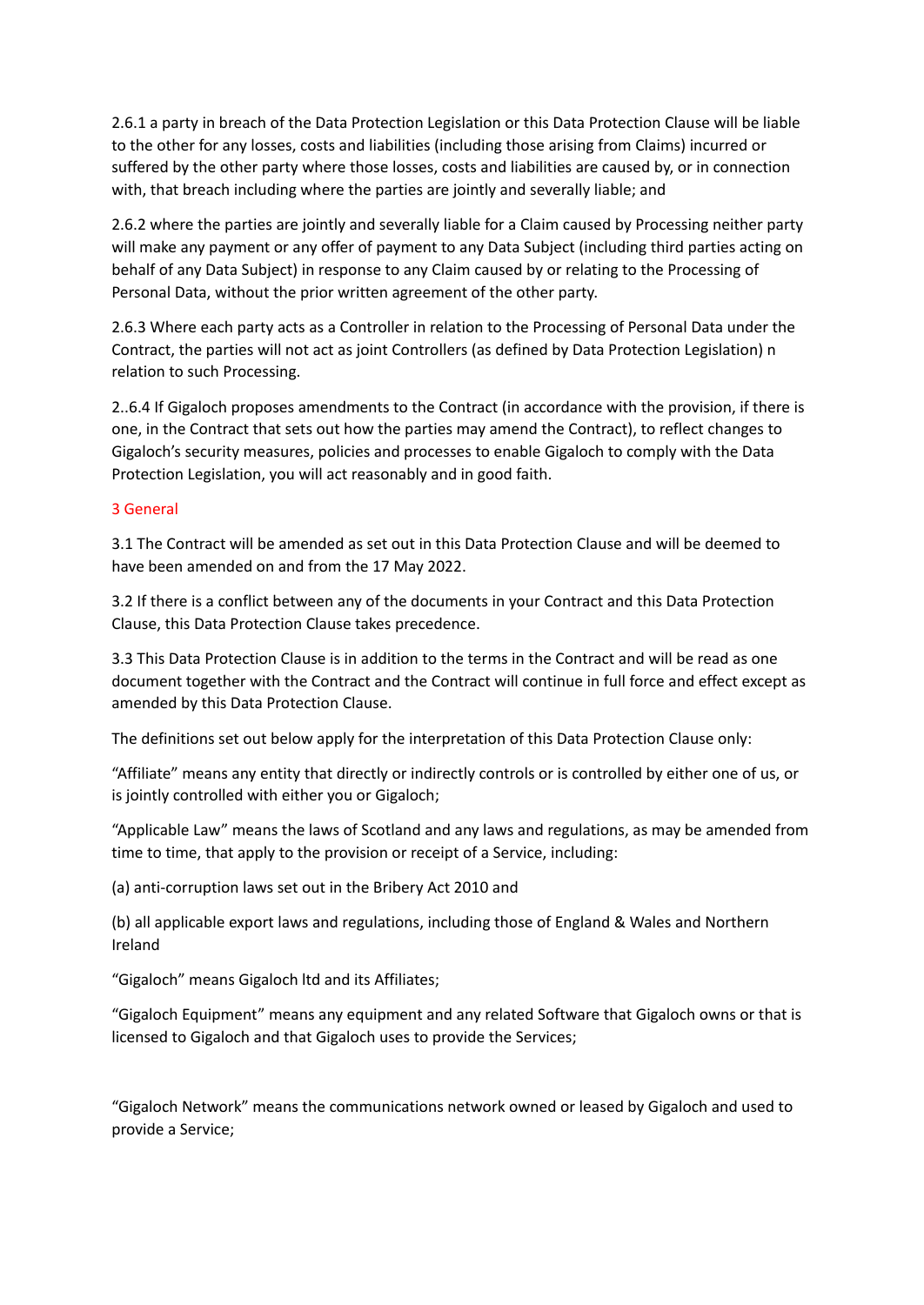"Gigaloch Privacy Policy" means the policy that Gigaloch has implemented and may update from time to time on how it Processes Personal Data and that is set out on our website

"Business Day" means any day generally seen locally in the place where a Service is provided as a working day and excluding national, public and bank holidays. If one of us is supposed to do something on a day that is not a Business Day, then they will need to do it on the next Business Day;

"Charges" mean the fees and charges that you pay in relation to a Service;

"Claim" means any legal claims, actions or proceedings against one of us, whether threatened or actual, whether by a third party or the other party to the Contract;

"Contract" means the agreement between you and Gigaloch for Services;

"Customer" means the party with whom Gigaloch contracts to provide the Service;

"Customer Contact" means any individuals authorised to act on your behalf for Service management matters;

"Customer Personal Data" means only the proportion of Personal Data where you are the Controller and that Gigaloch needs to Process on your behalf as a Processor in providing the Services to you under the Contract;

"Data Protection Clause" means these provisions that amend your Contract;

"Data Protection Legislation" means collectively

- (i) any applicable laws of the European Union,
- (ii) (ii) any applicable local laws relating to the Processing of Personal Data and the protection of an individual's privacy,
- (iii) (iii) the GDPR, and
- (iv) any binding guidance or code of practice issued by a Supervisory Authority;

"GDPR" means the General Data Protection Regulation (EU) 2016/679 ("EU GDPR") and any amendment or replacement to it, (including any corresponding or equivalent national law or regulation that implements the GDPR)and the UK GDPR, as applicable to the processing;

"Incident" means an unplanned interruption to, or a reduction in the quality of, the Service or particular element of the Service.''

"Notice" means any notice to be given by one of us to the other in accordance with the provision, if there is one, in your Contract that sets out how notice will be given by either one of us under the Contract;

"Order" means any order or part of an Order you give to Gigaloch that is accepted by Gigaloch for one or more Services;

"Purchased Equipment" means any equipment, including any Software, that Gigaloch sells or licenses to you;